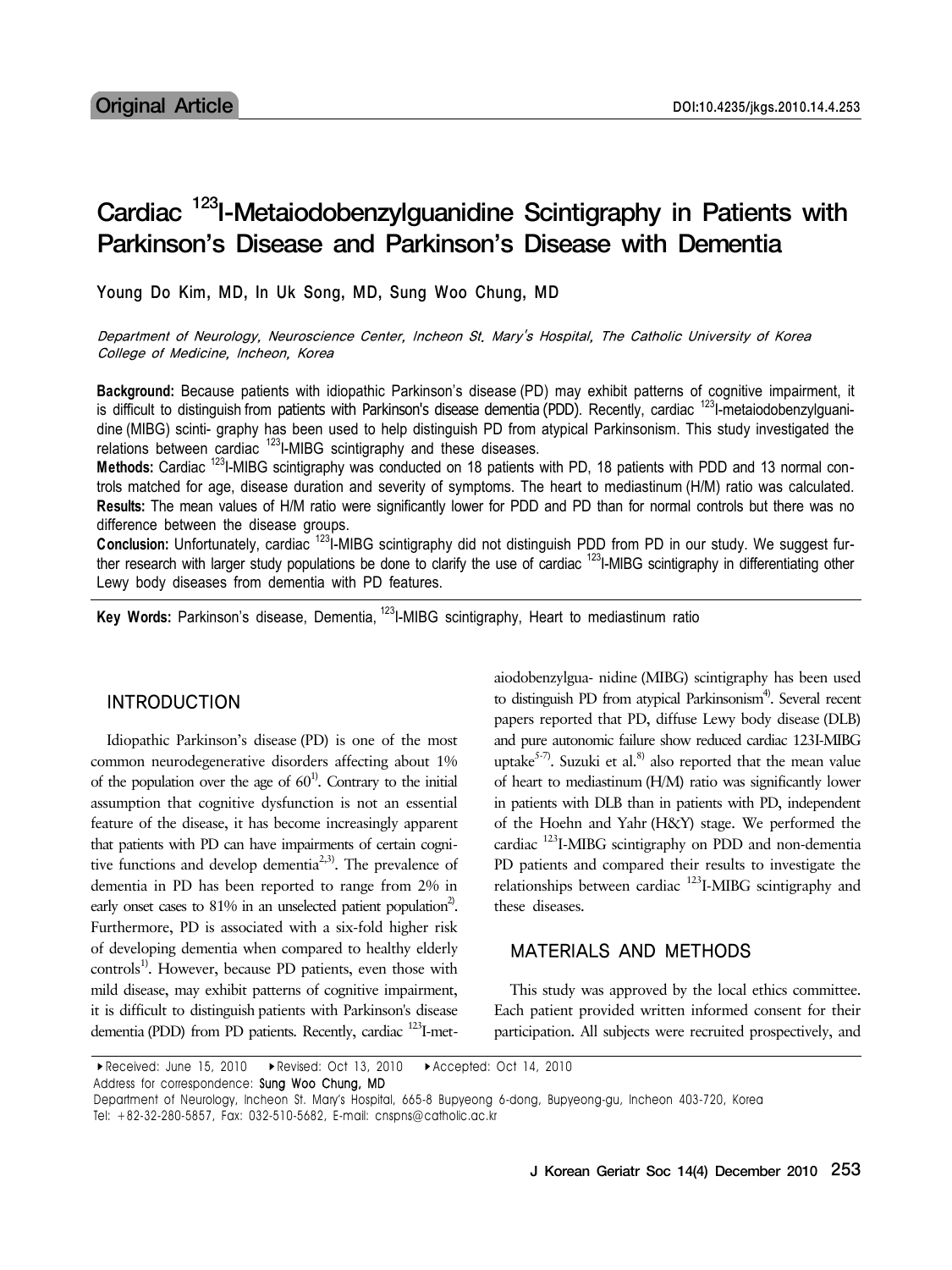the study was conducted between March 2005 and December 2006. The subjects were 18 patients with PD, 18 patients with PDD and 13 age-matched healthy controls free of neurological and cardiovascular abnormalities. There was no significant difference in age and gender among the PD, PDD and control groups. In addition, there was no significant difference in H&Y stage between the disease groups. To evaluate the level of cognitive decline, we performed the Mini-Mental State Examination Korean-version and the expanded version of the Clinical Dementia Rating (CDR) Scale with sum of box (SOB) of  $CDR^{9,10}$ .

The 18 patients with PD were diagnosed according to the United Kingdom Parkinson's Disease Society Brain Bank Clinical Diagnosis Criteria and had no previous history of memory impairment nor other cognitive dysfunctions according to the dementia screening questionnaire. The 18 patients with PDD were diagnosed according to the United Kingdom Parkinson's Disease Society Brain Bank Clinical Diagnosis Criteria, and the 'Diagnostic and Statistical Manual of Mental Disorders: (DSM-IV). 4th edition' criteria for dementia<sup>11,12)</sup>. Excluded were those having marked fluctuating cognition with pronounced variations in attention and alertness and recurrent vivid hallucinations suggesting presence of diffuse Lewy body disease, those taking medications reported to influence cognition and memory, those with any clinical signs of atypical parkinsonism and those who fulfilled the DSM-IV criteria for delirium, amnesic disorder and depressive disorders<sup>12)</sup>. We also excluded secondary causes of parkinsonism- Wilson's disease, neuroleptic use and psychiatric diseases that would, in judgment of the investigator, interfere with the safe conduct of this study. Finally, excluded also were patients with a history of neuropathy, previous relevant cardiac disease and any abnormality on routine chest radiography and electrocardiography and those taking medications reported to influence cardiac  $^{123}$ I-MIBG uptake.

Informed consent was obtained from each patient, and the 123I-MIBG scintigraphy was done. Data were collected at 30 minutes (early) and 4 hours (delayed) after injection of 111 MBq of <sup>123</sup>I-MIBG using a dual-head camera (Siemens, Hoffman Estates, IL, USA). A static image was obtained with a 128×128 matrix. Regions of interest were manually drawn around the heart, mediastinum and lungs, and tracer uptake was measured to calculate the H/M ratio.

#### Statistical analysis

Results were expressed as group mean values (SD). Intergroup differences in various variances, including H/M ratio of 123I-MIBG uptake, among PD, PDD patients and control subjects were analysed for statistical significance using the Kruskal-Wallis Test, Wilcoxon Matched-Pairs Signed- Ranks Test or the Mann-Whitney U Test. All tests were performed on the SPSS ver. 13.0 (SPSS Inc., Chicago, IL, USA) software program. All p-values less than 0.05 were considered statistically significant.

#### RESULTS

Table 1 lists the clinical characteristics of the subjects. There was no significant difference in age and gender among the groups. No significant difference in H&Y stage and mean disease duration were seen between PD and PDD patients.

Table 1. Demographic data and general cognitive functions in PD and PDD groups and normal controls

| Variables                  | <b>PD</b>     | PDD           | Controls     | p-value |  |
|----------------------------|---------------|---------------|--------------|---------|--|
|                            | $(n=18)$      | $(n=18)$      | $(n=13)$     |         |  |
| Male, n                    | 9             |               |              | 0.690   |  |
| Mean age (yr)              | 63.94 (7.69)  | 68.67 (7.76)  | 66.94 (5.40) | 0.135   |  |
| Mean eduation (yr)         | 7.16(2.91)    | 4.56(3.07)    | 11.72 (4.34) | < 0.001 |  |
| Mean disease duration (mo) | 57.62 (29.93) | 58.25 (28.33) |              | 0.440   |  |
| MMSE                       | 28.05 (1.30)  | 21.50 (4.25)  | ND           | < 0.001 |  |
| Global CDR score           | 0.47(0.12)    | 0.83(0.38)    | ND           | 0.002   |  |
| SOB score of CDR           | 1.14(0.48)    | 4.25(2.65)    | ND           | < 0.001 |  |
| H&Y stage                  | 1.86 (0.84)   | 2.05(0.75)    | ND           | 0.475   |  |

Values are mean (standard deviation).

PD, Parkinson disease; PDD, Parkinson disease dementia; MMSE, mini-mental state examination; CDR, clinical dementia Rating scale; SOB, sum of box, H&Y, Hoehn and Yahr, ND, not done.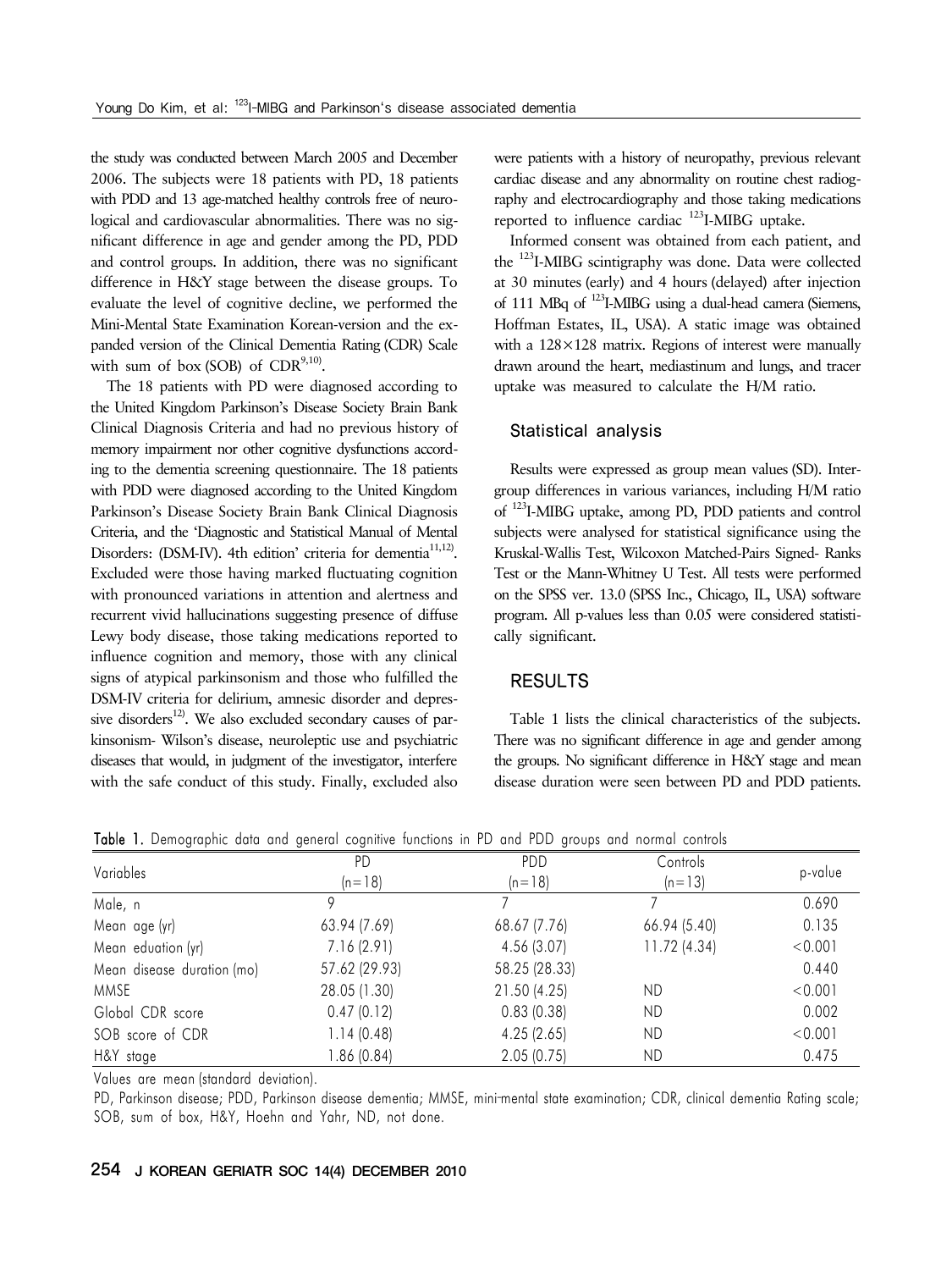However, significant differences between the two disease groups were seen in the MMSE scores, CDR with SOB and level of education. PDD patients showed more severe cognitive impairment and lower level of education than PD patients (Table 1).

In the cardiac  $123$ I-MIBG scintigraphy, the normal mean values of early and delayed H/M ratios in the 13 controls were  $2.44\pm0.37$  and  $2.47\pm0.29$ , respectively. The mean values of early and delayed H/M ratios were  $1.43\pm0.28$ and  $1.34\pm0.30$  in the patients with PD and  $1.51\pm0.28$  and  $1.40\pm0.29$  in the patients with PDD. Thus, the mean values of the early and delayed H/M ratios were significantly higher in the control group than in the PD and PDD patients. No significant difference between PD and PDD patients were seen (Fig. 1).

## **DISCUSSION**



Fig. 1. Comparison of the mediastinum (H/M) ratio of <sup>123</sup>l-metaiodobenzylguanidine uptake in the Parkinson's disease (PD), Parkinson's disease dementia (PDD) and normal control groups. The boxplot shows the median value (thick line) and the 25th and 75th percentiles. Early and delayed H/M ratios were compared between PD, PDD and normal control groups with the Kruskal-Wallis Test (p<0.001). Early and delayed H/M ratios were also compared between PD and PDD using the Wilcoxon Matched-Pairs Signed-Ranks Test. \* Difference seen between the two groups  $(p<0.05)$ , <sup>†</sup>No difference seen between the two groups  $(p>0.05)$ .

PD, DLB and pure autonomic failure have Lewy bodies as a common pathologic feature and are considered to be 3 phenotypes of a single disorder that may be called Lewy body disease  $(LBD)$ <sup>5)</sup>. Recent studies have indicated that cardiac 123I-MIBG scintigraphy can detect early disturbance of the sympathetic nervous system in LBD independent of the duration of disease and autonomic failure and provide useful diagnostic information to distinguish LBD from other neurodegenerative disorders $5^{13}$ . Evidence for postganglionic sympathetic nerve involvement in LBD has been provided in recent studies. Histopathologically, Lewy neurites have been detected in the cardiac plexus in all cases of incidental LBD<sup>10)</sup>. Orimo et al. $^{14}$  also reported that cardiac sympathetic nerves were dramatically depleted, independent of the presence of orthostatic hypotension in LBD patients. Several recent immunohistochemical studies have indicated that tyro- sine hydroxylase-immunoreactive nerve fibers in the heart were markedly decreased in patients with PD, indicating cardiac sympathetic denervation $8,15,16$ . Therefore, the reduced uptake of MIBG by the myocardium indicates a weakened capacity of MIBG to enter neuronal tissue. Furthermore,



Fig. 2. Cardiac <sup>123</sup>I-metaiodobenzylguanidine (MIBG) scintigraphy. All of early (A) and delayed images (B) reveal normal cardiac <sup>123</sup>I-MIBG uptake (the heart to mediastinum [H/M] ratio is 1.94 in the early image and 1.99 in the delayed). On the other hand, figure C (early) and D (delayed) reveal decreased H/M ratios (H/ M ratio is 1.11 in the early image and 1.10 in the delayed) reflecting cardiac sympathetic denervation.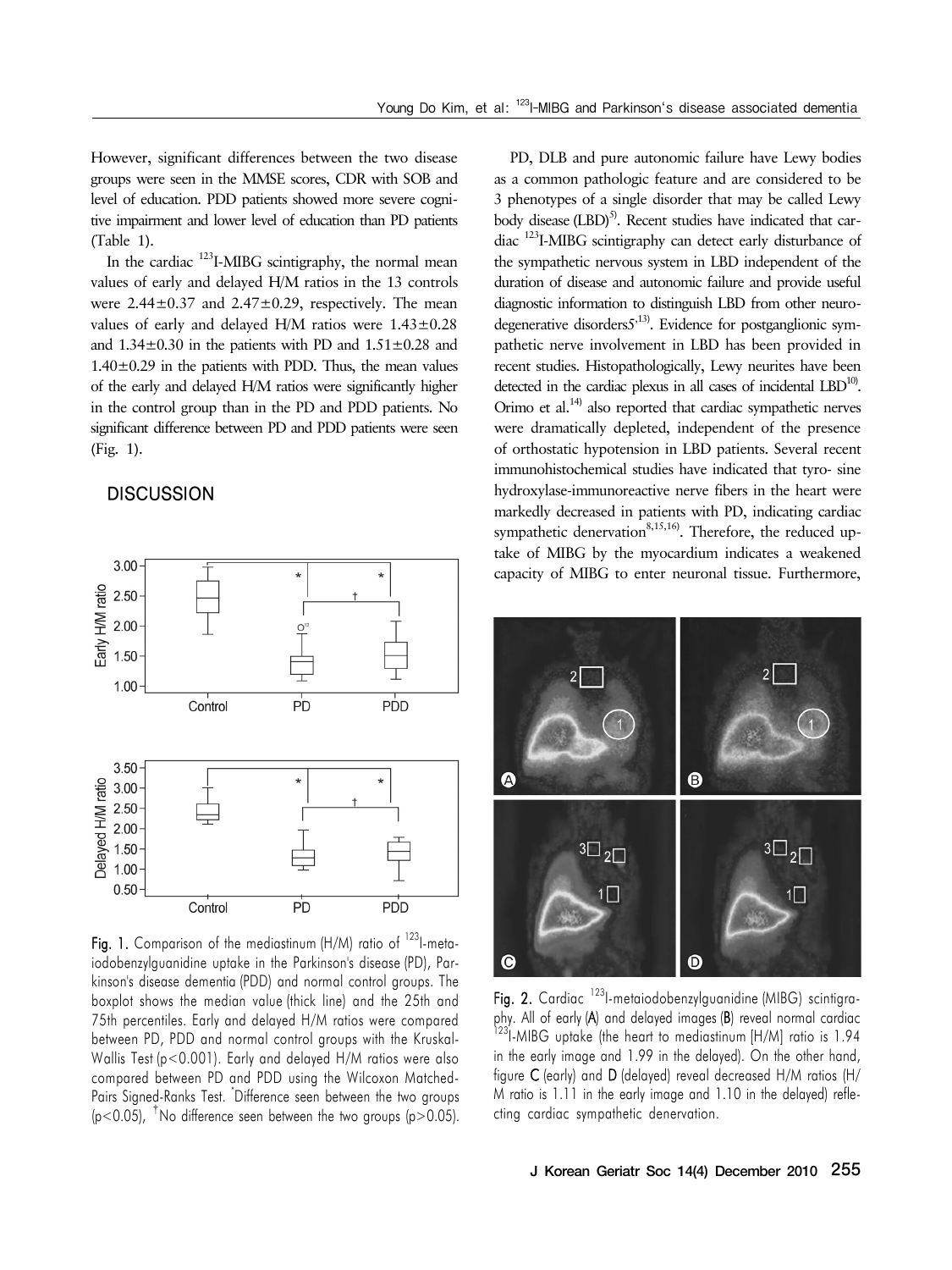it indicates that the ability of the sympathetic nerves to store MIBG or the amount of sympathetic nerves in the myocardium is reduced in  $LBD^{17}$ . Our study also showed a significantly lower mean value of H/M ratio in PD and PDD patients with Lewy bodies than in the control subjects. And we assumed that there was no difference between the number of lewy bodies in PD and PDD because we observed no significant difference in 123I-MIBG uptake between PD and PDD.

Dementia is common and affects approximately 40% of PD patients during the course of the disease with the risk for the development of dementia being six times higher than in non-PD age-matched controls<sup>1)</sup>. But diagnosis of dementia in patients with PD may be difficult for several reasons. First, apparent impairments in certain cognitive domains may be difficult to differentiate from motor dysfunction. Second, it may be difficult to decide if impairment in activities of daily living is due to cognitive or motor dysfunction<sup>2)</sup>. Moreover, PDD and DLB are two common types of dementia of PD with overlapping clinical symptoms, suggesting that they likely represent different points on the LBD spectrum sharing similar underlying neuropathological processes $18,19$ . Therefore, distinguishing between PD, PDD and DLB is a very difficult, as well as, important problem. Suzuki et al.<sup>8)</sup> recently reported that cardiac sympathetic function in DLB is severely impaired even in the early disease stage and the H/M ratio in DLB is significantly lower than in PD. We saw no difference between the H/M ratios of PD and PDD. According to our results and prior reports, we cautiously assumed that the 123I-MIBG uptake by the myocardium could be significantly lower in patients with DLB than those with PDD, regardless of disease severity. Therefore, according to prior reports, we thought that the uptake of  $^{123}$ I-MIBG is more greatly reduced in DLB than in PDD and PD because of the greater number and wider distribution of Lewy bodies in  $DLB^{8,14}$ .

In conclusion, we carefully conclude that cardiac  $^{123}$ I-MIBG scintigraphy may be helpful in distinguishing DLB from PDD and PD, but not PDD from PD. Future studies with larger numbers of subjects with PDD and DLB are needed to clarify our assumptions and to better delineate the role of cardiac 123I-MIBG scintigraphy in differentiating early stage PDD and DLB among patients with PD features.

#### SUMMARY

연구배경: 파킨슨병에서 인지기능저하가 흔하게 나타나 지만, 파킨슨병 환자에서 치매의 동반 여부를 감별하는 것은 어렵다. 최근에 심장 123I-metaiodobenzylguanidine (MIBG) scintigraphy는 특발성 파킨슨병과 비전형적 파킨슨병들을 구분하는데 사용되고 있다. 따라서 파킨슨병 환자들에서 치매의 동반 여부를 감별하기 위하여 치매 동반여부에 따른 123I-MIBG scintigraphy 의 결과에 차이가 있는지에 대하여 분석하고자 한다.

방법: 18명의 치매가 동반되지 않은 특발성 파킨슨병 환자, 18명의 치매가 동반된 특발성 파킨슨병 환자 그리고 13명의 정상 대조군에서 심장 123I-MIBG scintigraphy를 시행 하여 심장과 중격동의 흡수 비율(heart to mediastinum [H/ M] ratio)을 측정하여 그 차이를 비교 분석하였다.

결과: 모든 특발성 파킨슨병을 가진 환자군에서의 H/M ratio는 정상대조군에 비하여 통계적으로 유의하게 감소된 소견을 보였다. 그러나 치매가 동반된 특발성 파킨슨병군과 치매가 동반되지 않은 특발성 파킨슨병군 사이에서는 H/M ratio의 통계적으로 의미 있는 차이를 보이지 않았다.

고찰: 본 연구에서 123I-MIBG scintigraphy을 이용한 H/M ratio의 결과로 인하여 특발성 파킨슨병과 정상 대조군에서는 이전 보고들과 마찬가지로 감별이 가능하였으나, 특발성 파킨 슨병에서 치매 여부에 따른 H/M ratio의 유의한 차이는 보이지 않았으나, 좀 더 명확한 결론을 내리기 위해서는 향후 더 많은 환자를 대상으로 하는 연구가 필요하리라 생각된다.

#### **REFERENCES**

- 1. Padovani A, Costanzi C, Gilberti N, Borroni B. Parkinson's disease and dementia. Neurol Sci 2006;27 Suppl 1:S40-3.
- 2. Emre M. Dementia associated with Parkinson's disease. Lancet Neurol 2003;2:229-37.
- 3. Korczyn AD. Dementia in Parkinson's disease. J Neurol 2001;248 Suppl 3:III1-4.
- 4. Kashihara K, Yamamoto M, Myocardial <sup>123</sup>I-MIBG scintigraphy in patients with PSP, CBD and MSA. J Neurol 2006;253(Suppl 3):iii35-40.
- 5. Kashihara K, Ohno M, Kawada S, Okumura Y. Reduced cardiac uptake and enhanced washout of 123I-MIBG in pure autonomic failure occurs conjointly with Parkinson's disease and dementia with Lewy bodies. J Nucl Med 2006;47:1099-101.
- 6. McKeith IG, Dickson DW, Lowe J, Emre M, O'Brien JT, Feldman H, et al. Diagnosis and management of dementia with Lewy bodies: third report of the DLB Con-